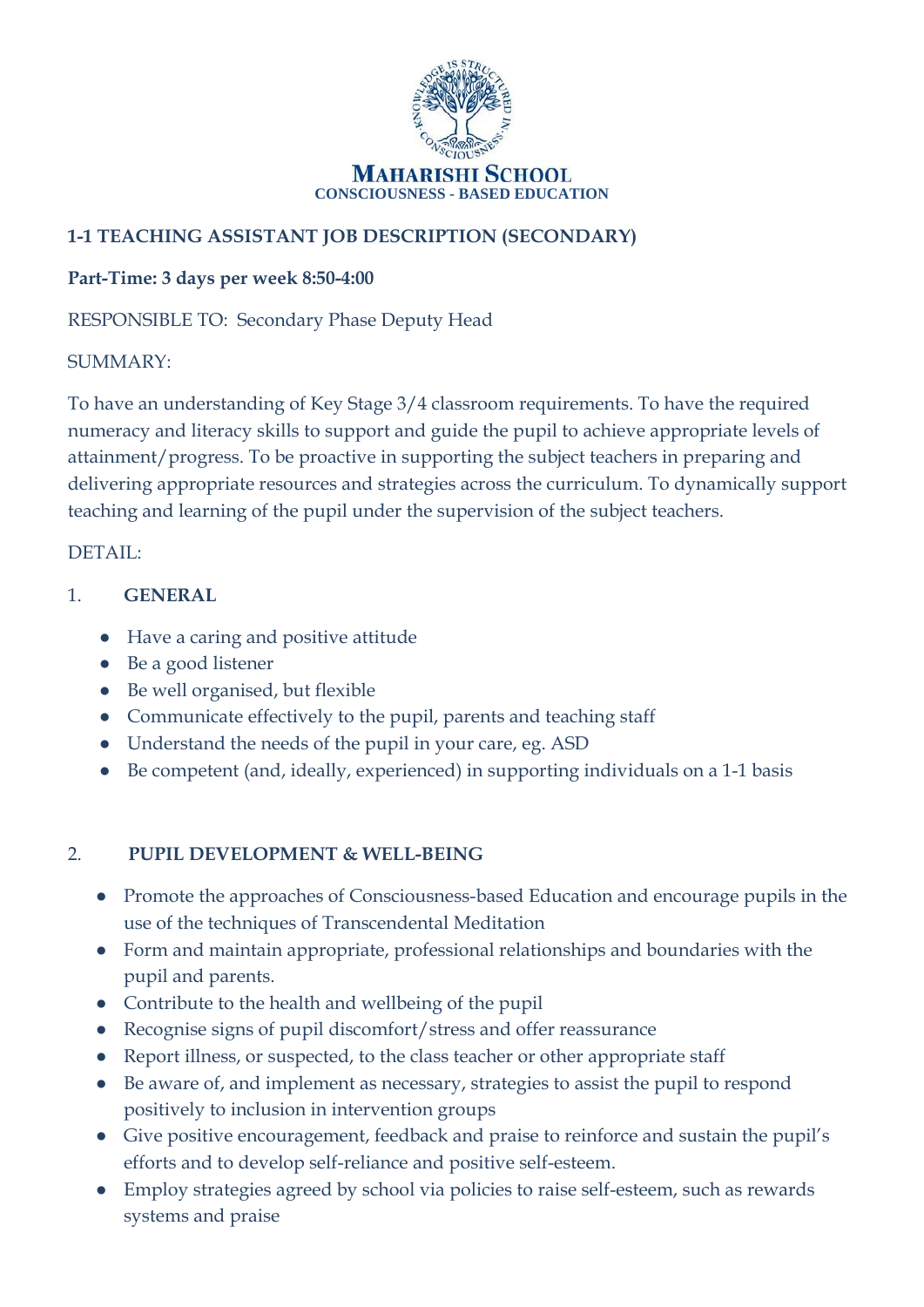## 3. **PRINCIPAL RESPONSIBILITIES:**

- Contribute to the development of a purposeful working atmosphere by implementing the school's policies and procedures
- Understand and apply school policies on Safeguarding, Health & Safety, Behaviour, SEND, Equal Opportunities, Race Equality and Inclusion, General Data Protection Regulations, etc
- Comply with legal and organisational requirements for maintaining the health, safety and security of yourself and others in the learning environment, including attending Safeguarding training as required
- Be sensitive to, and maintain confidentiality of, issues linked to home/pupil/teacher/school
- Where appropriate, contribute to building relationships between home and school, ensuring effective communication throughout and keeping the school informed of relevant information
- Participate in continuing professional development training required by the school to consolidate and update knowledge and practice
- Have, or acquire, the skills necessary to support the use of ICT in learning activities
- Contribute to the planning of teaching and learning for the individual pupil on a short, medium and long-term basis. Make a significant contribution to the planning of work programmes and interventions, and the devising of activities and target setting
- Prepare, develop, maintain and deploy appropriate learning aids, materials and equipment, including ICT, to assist in teaching. Advise on the suitability of such resources including their appropriateness as necessary
- Under the direction of teachers/Deputy Head, following agreed lesson plans, to support the teaching and learning of the individual pupil
- Mark the pupil's work under the direction of the class teacher when required
- Support subject teachers in the monitoring, recording and assessment of pupil progress. Ensure there are detailed and reliable records of the pupil's progress. Assist teachers in the evaluation and revision of lessons and work programmes for the individual pupil.
- Under the direction of teachers/Deputy Head/SENCO, use support strategies appropriate to the needs of the pupil and the subject, providing feedback and liaison over challenges.
- Provide regular feedback on the pupil's learning and behaviour to the teachers/Deputy Head/SENCO, including feedback on the effectiveness of support/intervention strategies adopted
- Update relevant records at agreed time intervals and ensure that contributions are accurate, complete and up-to-date
- Support lunch/break time supervision
- Accompany teachers and the pupil on educational visits
- Provide individual support, as required, during examination sessions